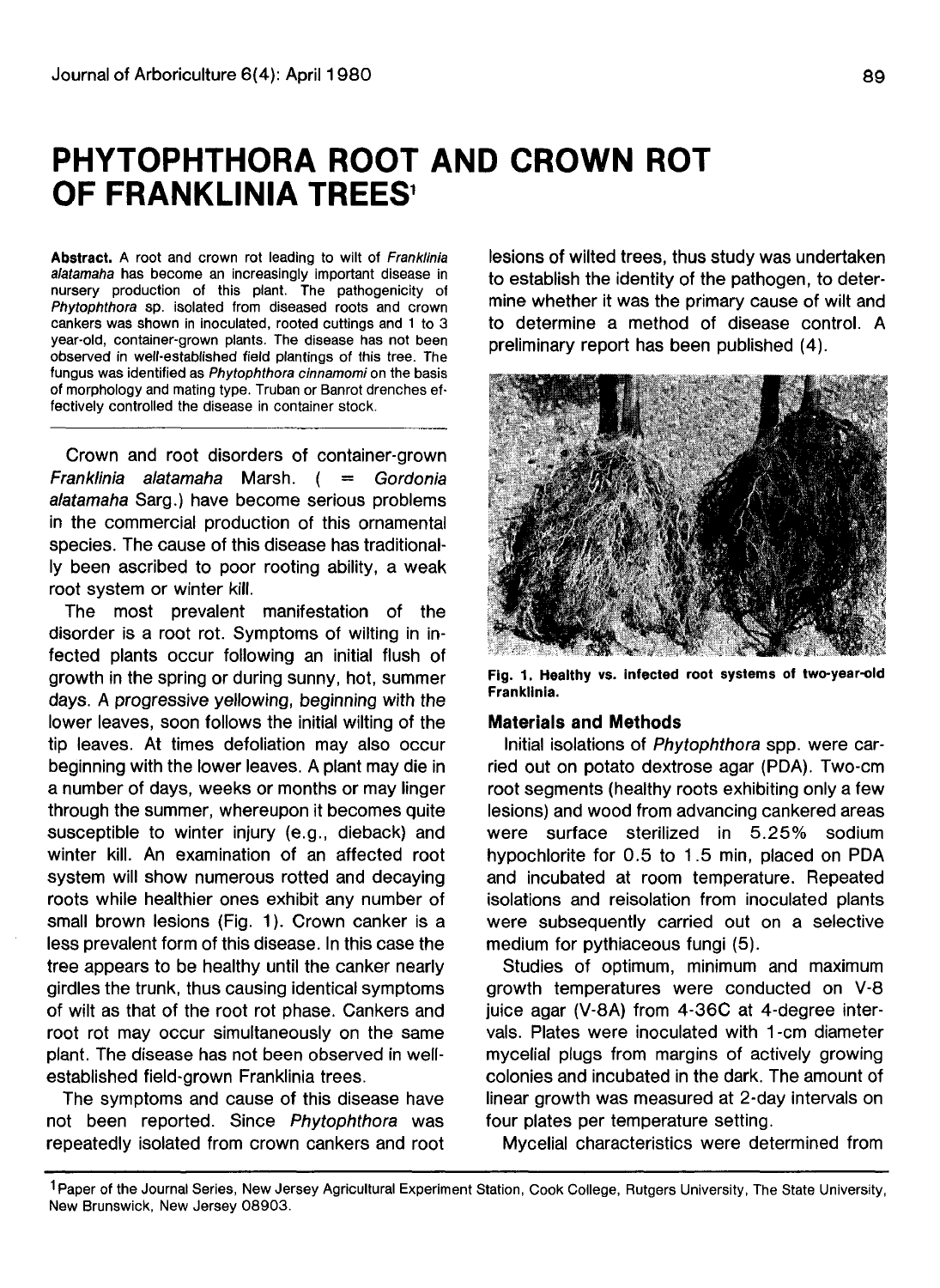young, vigorously growing portions of colonies on malt agar (MA) and from older mycelium grown on PDA, corn meal agar (CMA) or V-8A media (6).

Induction of sporangial production was attempted by different methods, e.g., by placing mycelial plugs and baited fruit flies in distilled water, nonsterile pond water (pond: distilled, 1:2) (6), Petri's mineral solution (6), and by Hwang's method (2). Induction of sexual reproductive organs was carried out on V-8A containing 200 ml V-8 juice with 3 g CaCO<sub>3</sub> cleared by filtering through a cake of celite 545 (Fisher Scientific Co.), 200 ml; 0.1 g B-sitosterol dissolved in 20 ml of hot 95% ethanol; 20g agar and 800 ml distilled water. The isolates were also paired with each other and with two different sets of known  $A<sup>1</sup>$  and A<sup>2</sup> compatibility types of P. cinnamomi and incubated at room temperature in the daylight. The Phytophthora isolates were then identified from keys and descriptions by Waterhouse (6,7) and Novotelnova (3).

To establish the pathogenicity of the Phytophthora isolate, rooted Franklinia cuttings were inoculated. The fungus was grown in 250-ml flasks, containing 50 ml of V-8 broth, (100 ml V-8 juice, 3 g CaCO<sub>3</sub> and 1 liter distilled water) for 6 weeks. Forty mycelial mats drained free of medium were homogenized for 20 sec at low speed, and the volume was brought up to 1 liter with distilled water. Nineteen healthy, rooted cuttings grown in 10-cm pots were inoculated by gently scraping away the top layer of soil around the crown, applying 40 ml of the inoculum (approximately one mycelial mat per pot), replacing the soil and watering. An uninocualted check of 19 cuttings was treated in a similar manner with distilled water substituted for inoculum. Reisolation of the organism from wilted cuttings in this and subsequent inoculation experiments was accomplished and described previously.

The comparative ability of a Phytophthora isolate from Franklinia and a virulent P. cinnamomi isolate from rhododendron to cause typical wilt of rooted Franklinia cuttings was also investigated. Inoculum was grown and applied as described above. Five rooted cuttings were used per isolate and per uninoculated check.

Crowns of 3-year old-Franklinia trees were in-

oculated by making a 1-cm longitudinal incision through the bark with a sterile scalpel and inserting an agar-mycelium block of the Phytophthora isolate into the wounds. The wounds were then covered with cotton and moistened with distilled water to prevent premature dehydration of the inoculum plugs. Check plants were wounded in the same manner with a small ball of moistened cotton substituted for inoculum. Crown inoculation without wounding the bark was attempted by placing an agar mycelium block directly on the bark surface and covering it with moistened cotton. Five trees were used per isolate and check.

Two experimental fungicide treatment series to control Franklinia wilt were conducted in 1975-1976 before the causal organism was definitely determined. The fungicides used and their respective rates/liter were: 5-ethoxy-3-trichloromethyl-1,2,4-thiadiazole (Truban 25EC), 0.7 ml; 5-ethoxy-trichloromethyl-1,2,4-thiodiazole, 15% and dimethyl 4, 4-0-phenylenebid (3-thioallophanate), 25% (Banrot 40WP), 1.0 g; 2-chloro-6-methoxy-4-(trichloromethyl) pyridine (Nurelle, Dow Chemical Co., Moorestown, N.J.), and methyl 1 -(&butylcarbamoyl)-2-benzimidazolecarbamate (Benlate 50W), 1.2 g. Fifty 3-year-old Franklinia trees, growing in 7.6-liter containers, received the first series of treatments on 5 May, 23 July and 5 September 1975. The treated trees were selected from a group of trees with a wilt history and arranged randomly. There were 10 plants per treatment. Each fungicide solution was applied at 1 liter/container and watered in after treatment. A nontreated water check was also included.

A second group of 50 trees from a relatively disease-free block was treated on the same dates, but also inoculated on August 8, 1975 with a Phytophthora isolate from Franklinia. The fungus inoculum was grown on V-8 broth for 6 wk, then 50 mycelial mats were homogenized in a blender and the volume was brought to 2.5 liter with distilled water. Inoculum was applied at the rate of 50 ml/7.6-liter container and watered in. Disease ratings were taken monthly until the end of the growing season and again in June of the following year. Winter damage was also noted in each treatment.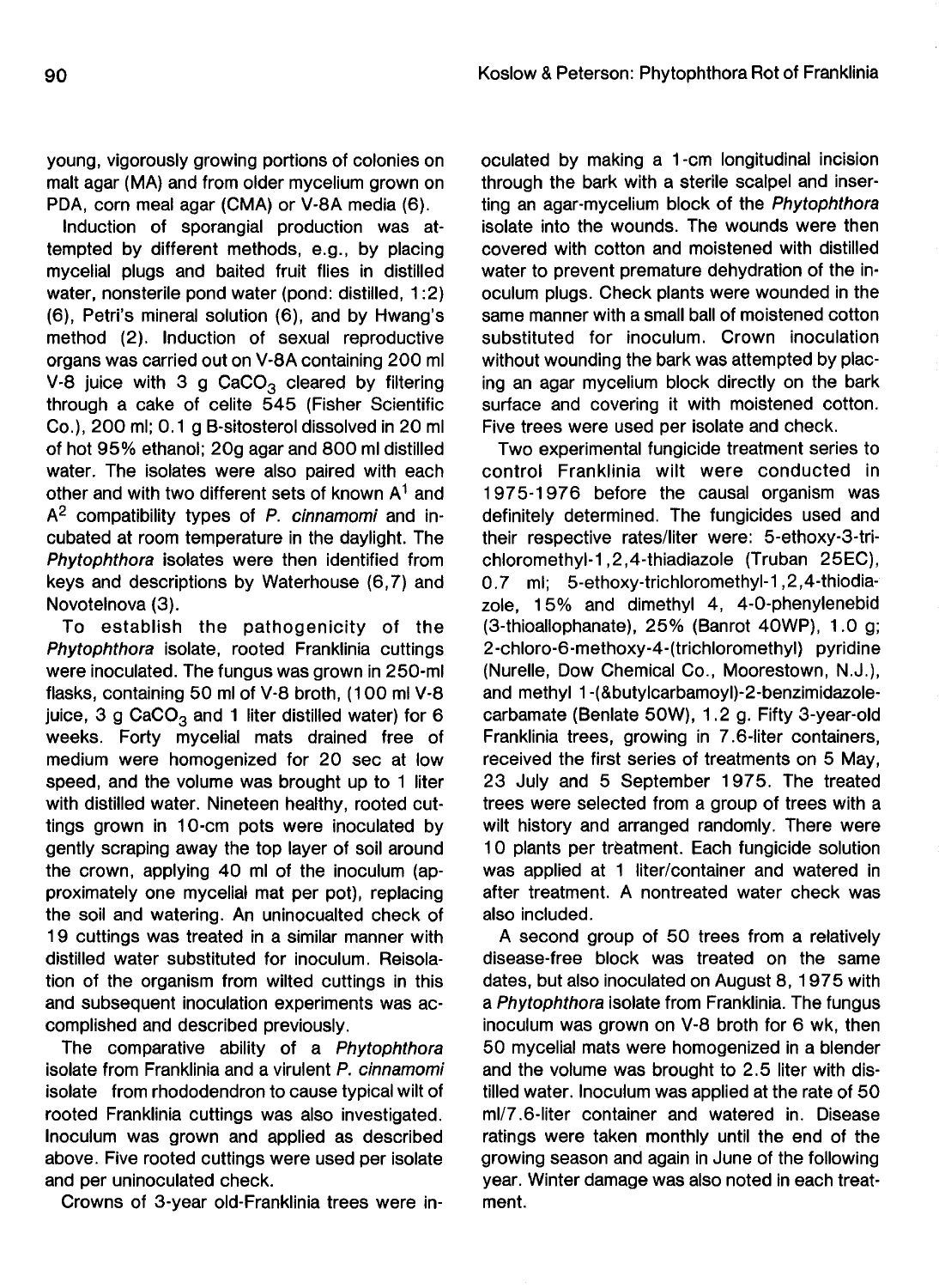#### **Results**

**Identification of the Pathogen.** The isolates of Phytophthora recovered from Franklinia were identified as P. cinnamomi Rands. No other fungi were consistently isolated from the Franklinia trees.

Colonies on V-8A and PDA (24C) exhibited profuse white aerial mycelium and grew in a rosette pattern. Optimum growth occurred at 24-27C., minimum growth at approximately 7C and no growth at 35C. The isolates also produced .numerous hyphal swellings (chlamydospores) and sporangia typical of P. cinnamomi when grown on the selected media (1). Fungal sex organs were produced only when isolates were paried with known  $A^1$  compatability types of P. cinnamomi.

**Inoculation and Treatment.** All 19 rooted cuttings inoculated with a P. cinnamomi isolate from Franklinia wilted and died after 4 weeks, while only one plant of the uninoculated 19 died during the same period. Repeated reisolations from wilted plants yielded P. cinnamomi. Inoculations comparing the virulence of the Phytophthora isolated from Franklinia with P. cinnamomi from rhododendron resulted in typical wilt and root symptoms in all inoculated plants. Only one uninoculated plant died. Disease progression gave some evidence that the Franklinia isolate was more virulent than the rhododendron isolate in Franklinia.

The Franklinia Phytophthora isolates also produced crown cankers of various lengths when inserted under the bark. Application of inoculum plugs to the bark surface without wounding or wounding without inoculum did not cause canker development.

The results of fungicide treatments of uninoculated and inoculated trees (Table 1 and 2, respectively) show that Truban, Banrot and the experimental compound, Nurelle, greatly decreased disease incidence. Resistance to winter damage was also noted with these treatments. The wilt symptoms appeared somewhat enhanced in the Benlate treatments.

## **Discussion**

Franklinia root rot and crown canker has become increasingly important in propagating beds and in container-grown trees in nurseries but as yet has not been observed in well-established field-grown plantings. The disease problem has been reorganized by growers in the past, but the cause has not been previously reported. Phytophthora was consistently isolated from diseased plants and, when inoculated into healthy plants, produced typical disease symptoms.

## **Table 1. Disease incidence (wilt) in fungicide treated, uninoculated 3-year old Franklinia trees.**

| Treatment <sup>a</sup><br>(Formulation/liter) | Dead plants (No.) |                |       | <b>Dieback</b> <sup>b</sup><br>(No.) |
|-----------------------------------------------|-------------------|----------------|-------|--------------------------------------|
|                                               | <i>fall</i> 1975  | spring<br>1976 | total |                                      |
| Truban 25 EC                                  |                   |                |       |                                      |
| $(0.7 \text{ ml})$                            | 1 C               |                |       |                                      |
| Nurelle (2.7 ml)                              | 1 <sup>C</sup>    |                |       |                                      |
| Banrot 40W (1.0g)<br>Benlate 50W              |                   |                |       |                                      |
| (1.2 g)                                       | 5                 |                | R     |                                      |
| Check $(H2O)$                                 | 6                 |                |       | з                                    |

aTen trees per treatment. Fungicides applied at 1 liter fungicide solution per 7.6 liter container.

bNo. trees showing dieback attributed to winter damage.

c Trees showed some winter damage at treatment time.

**Table 2. Disease incidence (wilt) in fungicide treated, three-year old Franklinia trees inoculated with** P. cinnamomi.

| Treatment <sup>a</sup><br>(Formulation/liter) | Dead plants (No.) |                |       | <b>Dieback</b> <sup>b</sup><br>1976 |
|-----------------------------------------------|-------------------|----------------|-------|-------------------------------------|
|                                               | <i>fall</i> 1975  | spring<br>1976 | total |                                     |
| Truban 25 EC                                  |                   |                |       |                                     |
| $(0.7 \text{ ml})$                            |                   |                |       | Ω                                   |
| Nurelle (2.7 ml)                              | o                 |                |       | Ω                                   |
| Banrot 40W (1.0g)<br>Benlate 50W              |                   |                |       |                                     |
| (1.2 g)                                       | 6                 |                | 6     | 4                                   |
| Check $(H2O)$                                 |                   |                | 5     | 5                                   |

aTen trees per treatment. Fungicides applied at 1 liter fungicide solution per 7.6 liter container.

b<sub>No.</sub> trees showing dieback attributed to winter damage.

The root rot phase of the disease is more common than the canker phase. In general the disease is most prevalent on plants grown in heavy or poorly drained soil, which favors the root rot phase. Also rooted cuttings appear much more susceptible to the root rot phase than 3-yar-old